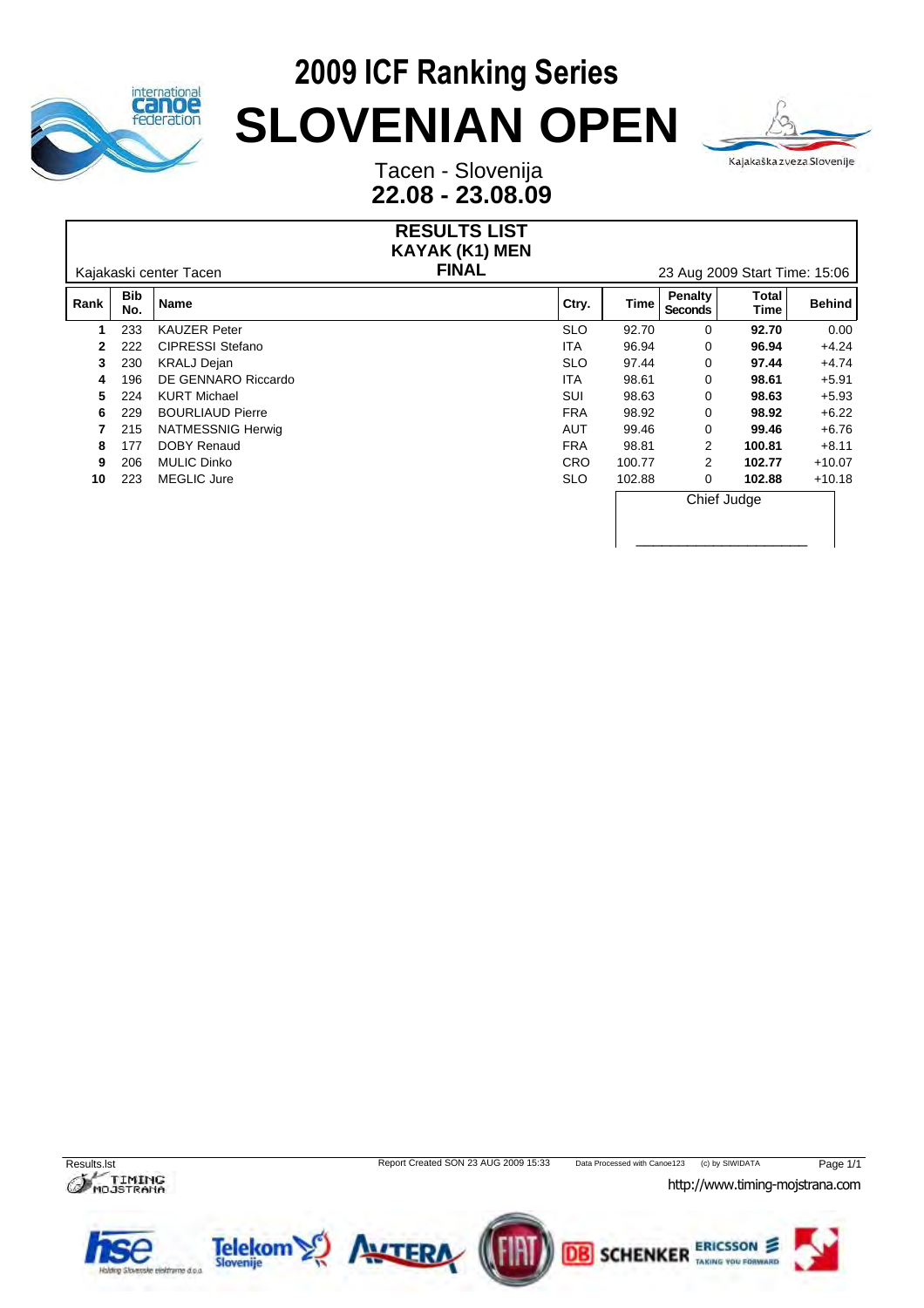



Tacen - Slovenija **22.08 - 23.08.09**

|      |                        |                         | <b>RESULTS LIST</b>   |                               |        |                                  |                      |               |  |
|------|------------------------|-------------------------|-----------------------|-------------------------------|--------|----------------------------------|----------------------|---------------|--|
|      |                        |                         | <b>KAYAK (K1) MEN</b> |                               |        |                                  |                      |               |  |
|      | Kajakaski center Tacen |                         | <b>SEMIFINAL</b>      | 23 Aug 2009 Start Time: 12:04 |        |                                  |                      |               |  |
| Rank | <b>Bib</b><br>No.      | <b>Name</b>             |                       | Ctry.                         | Time   | <b>Penalty</b><br><b>Seconds</b> | <b>Total</b><br>Time | <b>Behind</b> |  |
| 1    | 230                    | <b>KRALJ Dejan</b>      |                       | <b>SLO</b>                    | 97.22  | $\mathbf 0$                      | 97.22                | 0.00          |  |
| 2    | 222                    | <b>CIPRESSI Stefano</b> |                       | <b>ITA</b>                    | 97.23  | 0                                | 97.23                | $+0.01$       |  |
| 3    | 224                    | <b>KURT Michael</b>     |                       | SUI                           | 97.37  | 0                                | 97.37                | $+0.15$       |  |
| 4    | 233                    | <b>KAUZER Peter</b>     |                       | <b>SLO</b>                    | 98.03  | $\mathbf 0$                      | 98.03                | $+0.81$       |  |
| 5    | 229                    | <b>BOURLIAUD Pierre</b> |                       | <b>FRA</b>                    | 98.87  | 0                                | 98.87                | $+1.65$       |  |
| 6    | 206                    | <b>MULIC Dinko</b>      |                       | <b>CRO</b>                    | 99.95  | 0                                | 99.95                | $+2.73$       |  |
| 7    | 196                    | DE GENNARO Riccardo     |                       | <b>ITA</b>                    | 100.01 | 0                                | 100.01               | $+2.79$       |  |
| 7    | 223                    | <b>MEGLIC Jure</b>      |                       | <b>SLO</b>                    | 98.01  | 2                                | 100.01               | $+2.79$       |  |
| 9    | 215                    | NATMESSNIG Herwig       |                       | <b>AUT</b>                    | 98.24  | 2                                | 100.24               | $+3.02$       |  |
| 10   | 177                    | <b>DOBY Renaud</b>      |                       | <b>FRA</b>                    | 100.60 | 0                                | 100.60               | $+3.38$       |  |
| 11   | 199                    | <b>ARTELJ Simon</b>     |                       | <b>SLO</b>                    | 100.67 | 0                                | 100.67               | $+3.45$       |  |
| 12   | 232                    | DOERFLER Fabian         |                       | GER                           | 98.81  | 2                                | 100.81               | $+3.59$       |  |
| 13   | 225                    | RHEINISCH Eoin          |                       | <b>IRL</b>                    | 99.19  | 2                                | 101.19               | $+3.97$       |  |
| 14   | 221                    | <b>DOBY Mathieu</b>     |                       | <b>BEL</b>                    | 99.55  | 2                                | 101.55               | $+4.33$       |  |
| 15   | 226                    | <b>FORD David</b>       |                       | CAN                           | 99.61  | 2                                | 101.61               | $+4.39$       |  |
| 16   | 208                    | WADE James              |                       | <b>USA</b>                    | 102.89 | $\mathbf 0$                      | 102.89               | $+5.67$       |  |
| 17   | 227                    | <b>COMBOT Sebastien</b> |                       | <b>FRA</b>                    | 101.39 | 2                                | 103.39               | $+6.17$       |  |
| 18   | 211                    | <b>HURD Eric</b>        |                       | <b>USA</b>                    | 101.12 | 4                                | 105.12               | $+7.90$       |  |
| 19   | 220                    | SAJBIDOR Jan            |                       | <b>SVK</b>                    | 100.34 | 50                               | 150.34               | $+53.12$      |  |
| 20   | 213                    | <b>HEURTEAU Ciaran</b>  |                       | <b>IRL</b>                    | 100.85 | 50                               | 150.85               | $+53.63$      |  |



*<http://www.timing-mojstrana.com>*



ERICSSON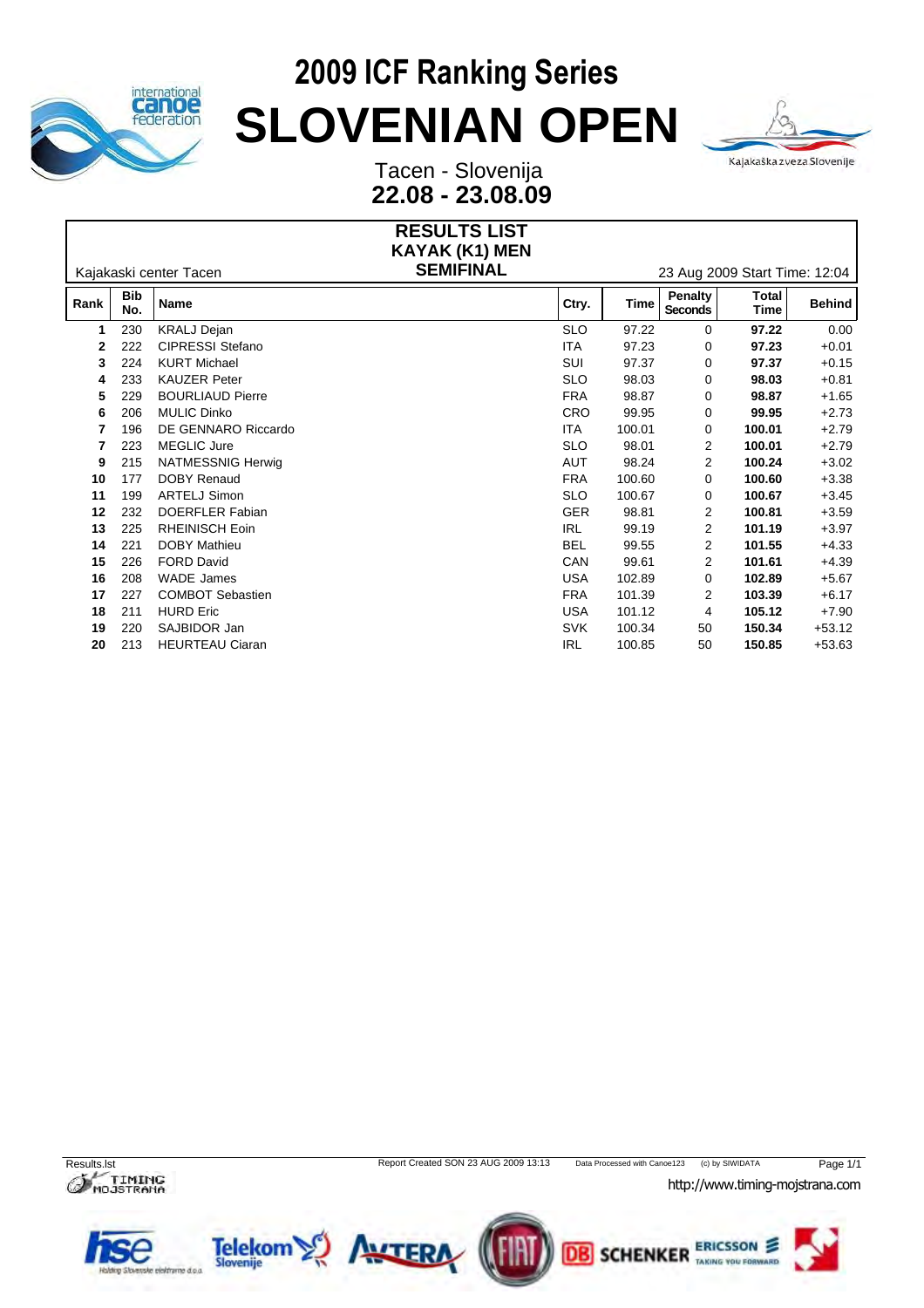



Tacen - Slovenija **22.08 - 23.08.09**

#### **RESULTS LIST** Kajakaski center Tacen **FINAL** 23 Aug 2009 Start Time: 14:22 **KAYAK (K1) WOMEN Rank Bib Name No. Name Ctry. Time Penalty Seconds** Total<br> **Time** Behind **Time Behind 1** 30 KRAGELJ Ursa SLO 110.02 0 **110.02** 0.00 **2** 35 GRANT Sarah AUS 111.77 0 **111.77** +1.75 **3** 7 NEWMAN Nouria FRA 111.94 0 **111.94** +1.92 **4** 39 MOZETIC Nina SLO 110.02 2 **112.02** +2.00 **5** 40 PENNIE Fiona GBR 109.33 4 **113.33** +3.31 **6** 38 BENUSOVA Dana **SVK** 113.59 0 **113.59** +3.57 **7** 31 TAKESHITA Yuriko JPN 114.92 0 **114.92** +4.90 **8** 32 LAWRENCE Rosalyn **AUS 114.98** 0 **114.98** +4.96 **9** 36 SADILOVA Marcela CZE 116.87 0 **116.87** +6.85 **10** 42 LAWRENCE Katrina **AUS 119.74** 2 **121.74** +11.72 Chief Judge \_\_\_\_\_\_\_\_\_\_\_\_\_\_\_\_\_\_\_\_



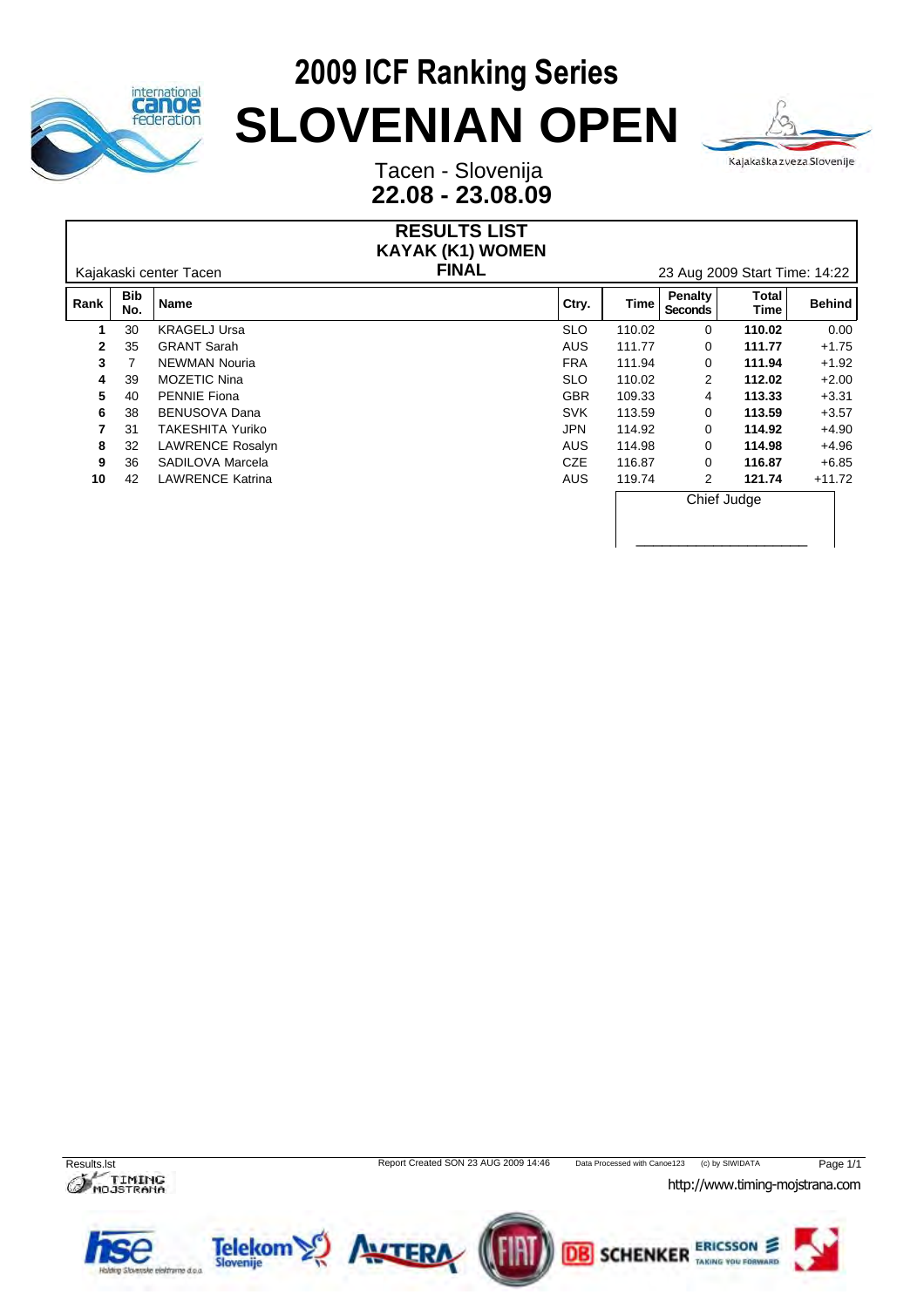



Tacen - Slovenija **22.08 - 23.08.09**

|      |                   |                         | <b>RESULTS LIST</b>                  |                               |        |                           |                      |               |  |  |
|------|-------------------|-------------------------|--------------------------------------|-------------------------------|--------|---------------------------|----------------------|---------------|--|--|
|      |                   | Kajakaski center Tacen  | KAYAK (K1) WOMEN<br><b>SEMIFINAL</b> | 23 Aug 2009 Start Time: 10:55 |        |                           |                      |               |  |  |
| Rank | <b>Bib</b><br>No. | Name                    |                                      | Ctry.                         | Time   | <b>Penalty</b><br>Seconds | Total<br><b>Time</b> | <b>Behind</b> |  |  |
| 1    | 39                | MOZETIC Nina            |                                      | <b>SLO</b>                    | 109.51 | $\mathbf{0}$              | 109.51               | 0.00          |  |  |
| 2    | 35                | <b>GRANT Sarah</b>      |                                      | <b>AUS</b>                    | 112.24 | 0                         | 112.24               | $+2.73$       |  |  |
| 3    | 40                | <b>PENNIE Fiona</b>     |                                      | <b>GBR</b>                    | 112.42 | $\mathbf 0$               | 112.42               | $+2.91$       |  |  |
|      | 30                | <b>KRAGELJ Ursa</b>     |                                      | <b>SLO</b>                    | 112.80 | $\mathbf 0$               | 112.80               | $+3.29$       |  |  |
| 5    | 42                | <b>LAWRENCE Katrina</b> |                                      | AUS                           | 111.81 | 4                         | 115.81               | $+6.30$       |  |  |
| 6    | 38                | BENUSOVA Dana           |                                      | <b>SVK</b>                    | 116.08 | $\overline{2}$            | 118.08               | $+8.57$       |  |  |
|      | 32                | LAWRENCE Rosalyn        |                                      | <b>AUS</b>                    | 115.06 | 4                         | 119.06               | $+9.55$       |  |  |
| 8    |                   | <b>NEWMAN Nouria</b>    |                                      | <b>FRA</b>                    | 118.98 | $\overline{2}$            | 120.98               | $+11.47$      |  |  |
| 9    | 36                | SADILOVA Marcela        |                                      | CZE                           | 122.42 | 0                         | 122.42               | $+12.91$      |  |  |
| 10   | 31                | <b>TAKESHITA Yuriko</b> |                                      | <b>JPN</b>                    | 122.49 | $\mathbf 0$               | 122.49               | $+12.98$      |  |  |
| 11   | 20                | <b>LOUEN Mira</b>       |                                      | <b>GER</b>                    | 123.52 | 0                         | 123.52               | $+14.01$      |  |  |
| 12   | 17                | POESCHEL Cindy          |                                      | <b>GER</b>                    | 127.94 | 2                         | 129.94               | $+20.43$      |  |  |
| 13   | 29                | ORNSTOVA Eva            |                                      | <b>CZE</b>                    | 125.21 | 6                         | 131.21               | $+21.70$      |  |  |
| 14   | 16                | <b>GRIMM Michaela</b>   |                                      | <b>GER</b>                    | 117.01 | 50                        | 167.01               | $+57.50$      |  |  |
| 15   | 18                | <b>HORN</b> Stefanie    |                                      | <b>GER</b>                    | 119.39 | 50                        | 169.39               | $+59.88$      |  |  |
| 16   | 27                | YAMADA Asahi            |                                      | <b>JPN</b>                    | 124.52 | 52                        | 176.52               | $+67.01$      |  |  |
| 17   | 37                | KUDEJOVA Katerina       |                                      | <b>CZE</b>                    | 128.41 | 50                        | 178.41               | $+68.90$      |  |  |
| 18   | 19                | HOSKOVA Katerina        |                                      | <b>CZE</b>                    | 129.10 | 50                        | 179.10               | $+69.59$      |  |  |
| 19   | 33                | LOIR Caroline           |                                      | <b>FRA</b>                    | 134.66 | 50                        | 184.66               | $+75.15$      |  |  |
| 20   |                   | <b>JONES Luuka</b>      |                                      | <b>NZL</b>                    | 124.52 | 100                       | 224.52               | $+115.01$     |  |  |
|      |                   |                         |                                      |                               |        |                           |                      |               |  |  |

 $\sigma$ <sub>Mo</sub>JSTRANA

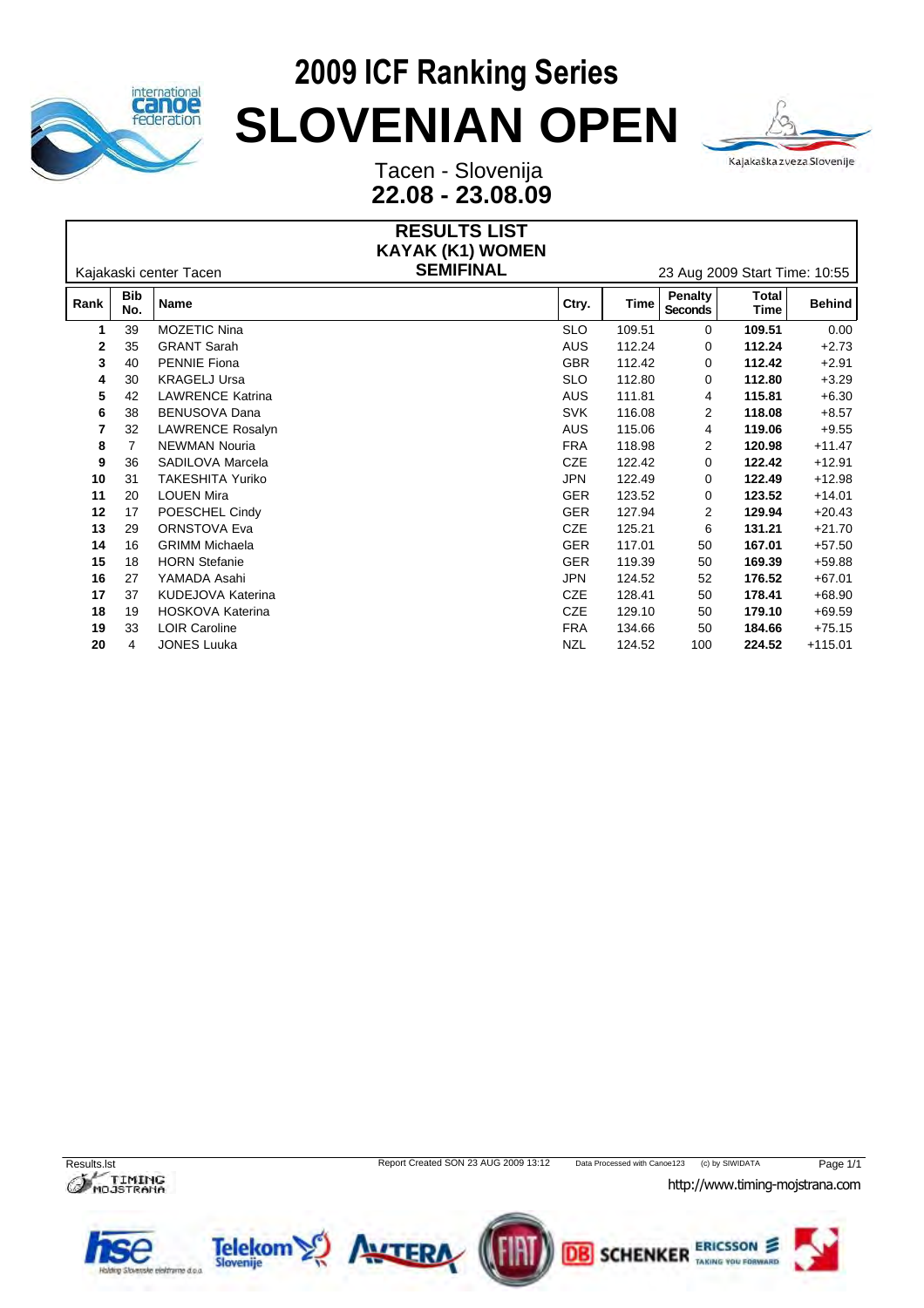



Tacen - Slovenija **22.08 - 23.08.09**

#### **RESULTS LIST CANOE SINGLE (C1) MEN**

Kajakaski center Tacen **FINAL** 23 Aug 2009 Start Time: 14:44

\_\_\_\_\_\_\_\_\_\_\_\_\_\_\_\_\_\_\_\_

| Rank         | <b>Bib</b><br>No. | Name                 | Ctry.      | Time   | <b>Penalty</b><br><b>Seconds</b> | <b>Total</b><br>Time | <b>Behind</b> |
|--------------|-------------------|----------------------|------------|--------|----------------------------------|----------------------|---------------|
|              | 98                | <b>BENUS Matei</b>   | <b>SVK</b> | 102.23 | 0                                | 102.23               | 0.00          |
| $\mathbf{2}$ | 96                | SAVSEK Benjamin      | <b>SLO</b> | 102.66 | 0                                | 102.66               | $+0.43$       |
| $3^{\circ}$  | 100               | <b>BETTGE Nico</b>   | <b>GER</b> | 103.12 | $\overline{2}$                   | 105.12               | $+2.89$       |
| 4            | 77                | <b>BERCIC Anze</b>   | <b>SLO</b> | 106.61 | 0                                | 106.61               | $+4.38$       |
| 5.           | 97                | ZAKRAJSEK Jost       | <b>SLO</b> | 104.64 | $\overline{2}$                   | 106.64               | $+4.41$       |
| 6.           | 78                | <b>MARC</b> Jonathan | <b>FRA</b> | 105.88 | $\overline{2}$                   | 107.88               | $+5.65$       |
|              | 95                | STEVANOVIC Dejan     | <b>SLO</b> | 108.59 | $\overline{2}$                   | 110.59               | $+8.36$       |
| 8            | 90                | <b>FUCHS Leopold</b> | AUT        | 104.71 | 52                               | 156.71               | $+54.48$      |
| 9            | 65                | <b>THOMAS Martin</b> | <b>FRA</b> | 110.02 | 52                               | 162.02               | $+59.79$      |
| 10           | 94                | <b>HOCEVAR Simon</b> | <b>SLO</b> | 115.63 | 54                               | 169.63               | $+67.40$      |
|              |                   |                      |            |        | Chief Judge                      |                      |               |



 $\mathcal O$  MOJSTRANA

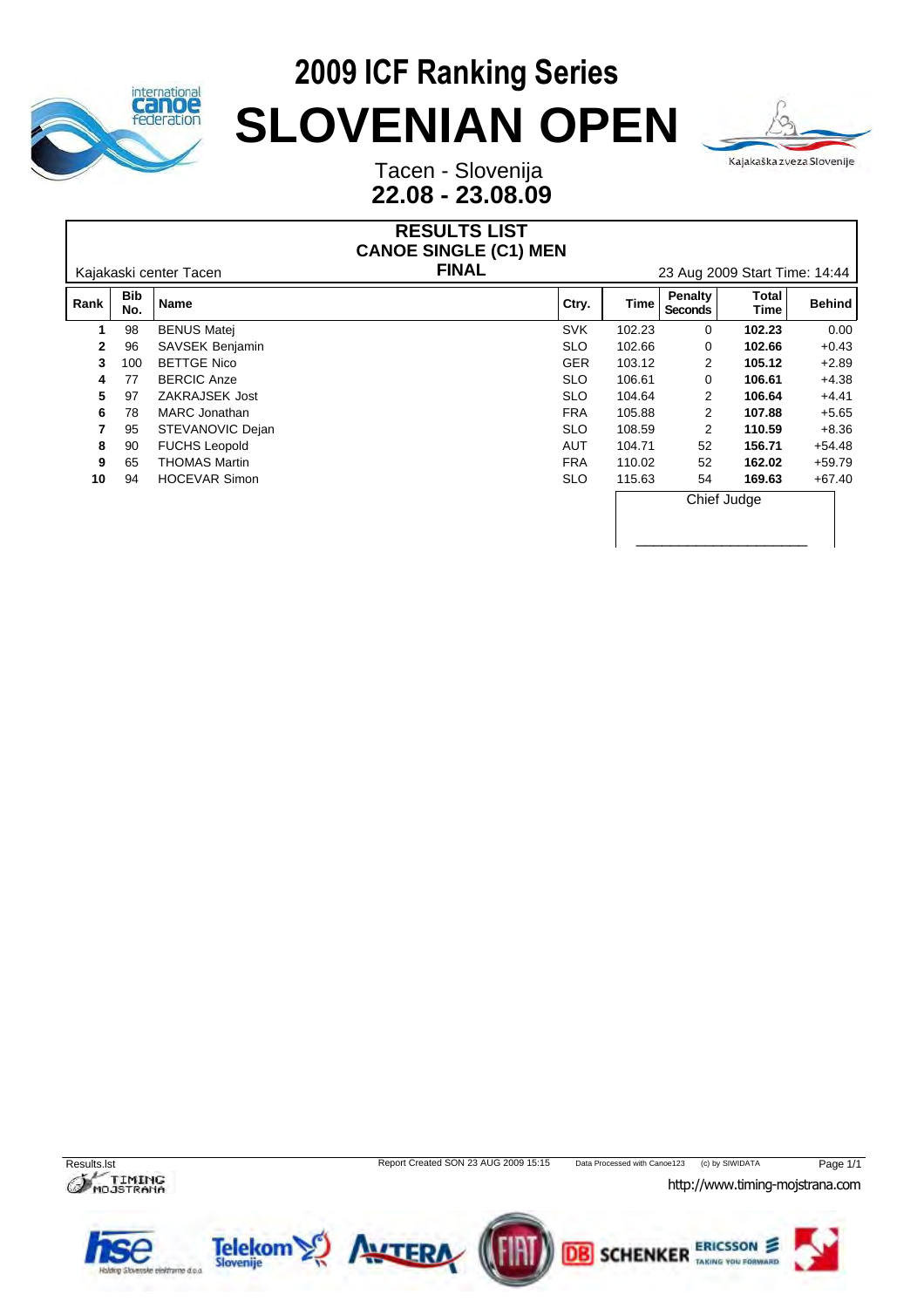



Tacen - Slovenija **22.08 - 23.08.09**

|              |                   |                         | <b>RESULTS LIST</b><br><b>CANOE SINGLE (C1) MEN</b> |                               |             |                           |                      |               |  |  |
|--------------|-------------------|-------------------------|-----------------------------------------------------|-------------------------------|-------------|---------------------------|----------------------|---------------|--|--|
|              |                   | Kajakaski center Tacen  |                                                     | 23 Aug 2009 Start Time: 11:32 |             |                           |                      |               |  |  |
| Rank         | <b>Bib</b><br>No. | <b>Name</b>             |                                                     | Ctry.                         | <b>Time</b> | <b>Penalty</b><br>Seconds | <b>Total</b><br>Time | <b>Behind</b> |  |  |
| 1            | 98                | <b>BENUS Matej</b>      |                                                     | <b>SVK</b>                    | 101.94      | 0                         | 101.94               | 0.00          |  |  |
| $\mathbf{2}$ | 94                | <b>HOCEVAR Simon</b>    |                                                     | <b>SLO</b>                    | 104.27      | 0                         | 104.27               | $+2.33$       |  |  |
| 3            | 100               | <b>BETTGE Nico</b>      |                                                     | <b>GER</b>                    | 104.36      | 0                         | 104.36               | $+2.42$       |  |  |
|              | 96                | SAVSEK Benjamin         |                                                     | <b>SLO</b>                    | 102.52      | $\overline{2}$            | 104.52               | $+2.58$       |  |  |
| 5            | 90                | <b>FUCHS Leopold</b>    |                                                     | <b>AUT</b>                    | 105.06      | 0                         | 105.06               | $+3.12$       |  |  |
| 6            | 97                | ZAKRAJSEK Jost          |                                                     | <b>SLO</b>                    | 103.30      | $\overline{2}$            | 105.30               | $+3.36$       |  |  |
|              | 65                | <b>THOMAS Martin</b>    |                                                     | <b>FRA</b>                    | 106.71      | 0                         | 106.71               | $+4.77$       |  |  |
| 8            | 77                | <b>BERCIC Anze</b>      |                                                     | <b>SLO</b>                    | 105.30      | $\overline{2}$            | 107.30               | $+5.36$       |  |  |
| 9            | 78                | <b>MARC</b> Jonathan    |                                                     | <b>FRA</b>                    | 107.80      | 0                         | 107.80               | $+5.86$       |  |  |
| 10           | 95                | STEVANOVIC Dejan        |                                                     | <b>SLO</b>                    | 108.19      | 0                         | 108.19               | $+6.25$       |  |  |
| 11           | 93                | <b>JANE Michal</b>      |                                                     | CZE                           | 106.21      | $\overline{2}$            | 108.21               | $+6.27$       |  |  |
| 12           | 75                | <b>ANTON Franz</b>      |                                                     | <b>GER</b>                    | 106.42      | $\overline{2}$            | 108.42               | $+6.48$       |  |  |
| 13           | 71                | LE RUYET Edern          |                                                     | <b>FRA</b>                    | 108.72      | 0                         | 108.72               | $+6.78$       |  |  |
| 14           | 85                | MARSHALL Adam           |                                                     | <b>GBR</b>                    | 111.01      | 0                         | 111.01               | $+9.07$       |  |  |
| 15           | 64                | <b>FOUKAL Pavel</b>     |                                                     | <b>CZE</b>                    | 111.33      | 0                         | 111.33               | $+9.39$       |  |  |
| 16           | 92                | ROZMUS Karol            |                                                     | <b>SVK</b>                    | 108.56      | 4                         | 112.56               | $+10.62$      |  |  |
| 17           | 60                | MOREAUX Jeremy          |                                                     | <b>FRA</b>                    | 113.60      | 0                         | 113.60               | $+11.66$      |  |  |
| 18           | 99                | <b>LABARELLE Pierre</b> |                                                     | <b>FRA</b>                    | 112.76      | 4                         | 116.76               | $+14.82$      |  |  |
| 19           | 88                | <b>BORROWS</b> lan      |                                                     | <b>AUS</b>                    | 118.56      | 0                         | 118.56               | $+16.62$      |  |  |
| 20           | 82                | <b>MANDAS</b> Ioannis   |                                                     | GRE                           | 117.27      | $\overline{2}$            | 119.27               | $+17.33$      |  |  |
|              |                   |                         |                                                     |                               |             |                           |                      |               |  |  |

 $\sigma$ <sub>Mo</sub>JSTRANA



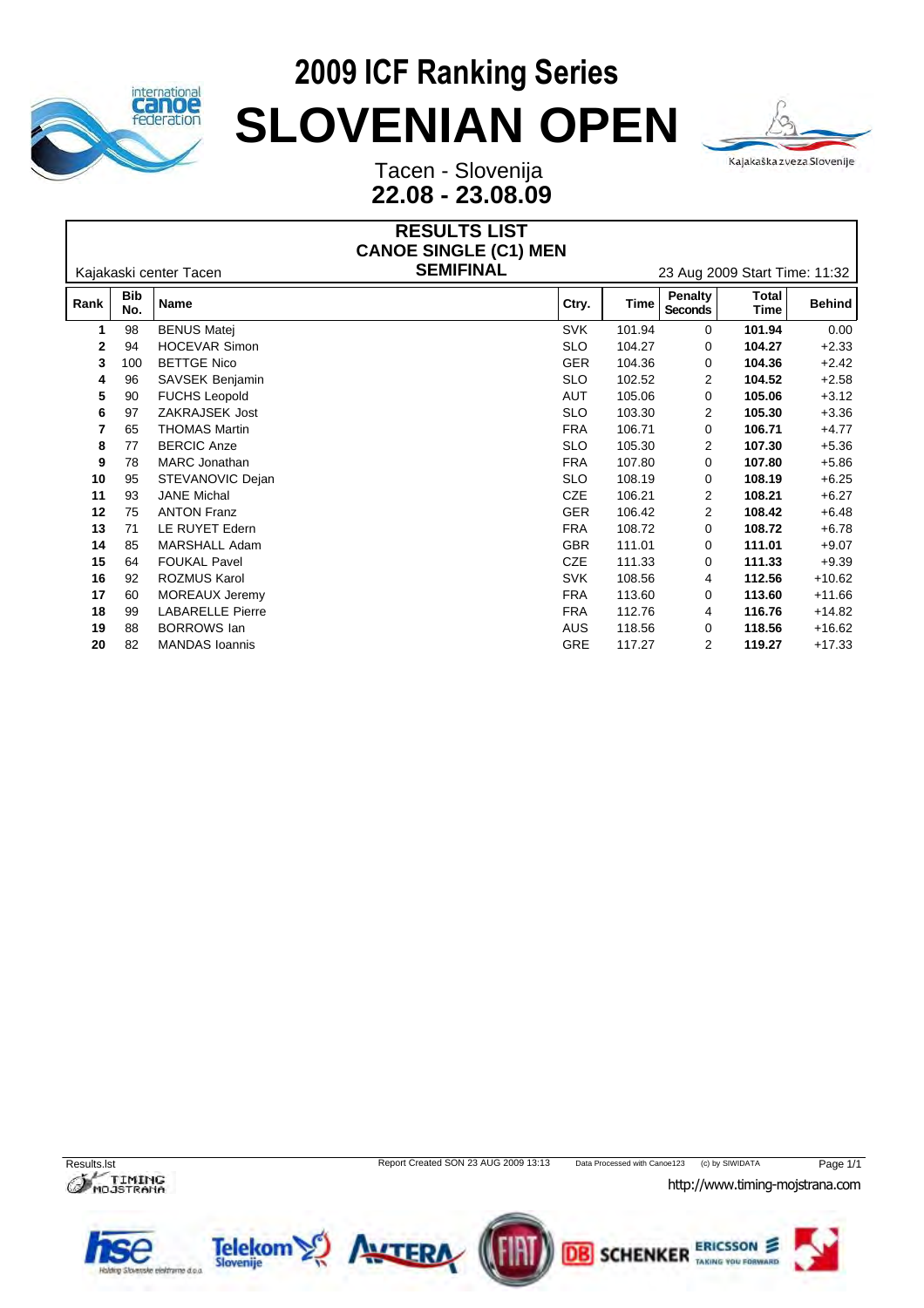



Tacen - Slovenija **22.08 - 23.08.09**

#### **RESULTS LIST CANOE SINGLE (C1) WOMEN**

Kajakaski center Tacen **FINAL** 23 Aug 2009 Start Time: 13:40

\_\_\_\_\_\_\_\_\_\_\_\_\_\_\_\_\_\_\_\_

| Rank         | <b>Bib</b><br>No. | <b>Name</b>            | Ctry.      | Time        | Penalty<br><b>Seconds</b> | Total<br>Time | Behind    |
|--------------|-------------------|------------------------|------------|-------------|---------------------------|---------------|-----------|
|              | 128               | <b>GUINEA Leanne</b>   | <b>AUS</b> | 133.42      | 0                         | 133.42        | 0.00      |
| $\mathbf{2}$ | 126               | <b>LOIR Caroline</b>   | <b>FRA</b> | 140.83      | 2                         | 142.83        | $+9.41$   |
| 3            | 129               | LAWRENCE Rosalyn       | <b>AUS</b> | 159.38      | 2                         | 161.38        | $+27.96$  |
| 4            | 123               | <b>THOMPSON Hailey</b> | <b>USA</b> | 172.14      | 0                         | 172.14        | $+38.72$  |
| 5.           | 125               | <b>SPENCER Alice</b>   | <b>GBR</b> | 169.78      | 54                        | 223.78        | $+90.36$  |
| 6.           | 127               | SHAW Jacqueline        | <b>GBR</b> | 150.81      | 104                       | 254.81        | $+121.39$ |
|              | 124               | PETERSON Carolyn       | <b>USA</b> | 172.38      | 102                       | 274.38        | +140.96   |
| 8            | 122               | <b>REEVES Micki</b>    | <b>USA</b> | 196.49      | 308                       | 504.49        | $+371.07$ |
|              |                   |                        |            | Chief Judge |                           |               |           |



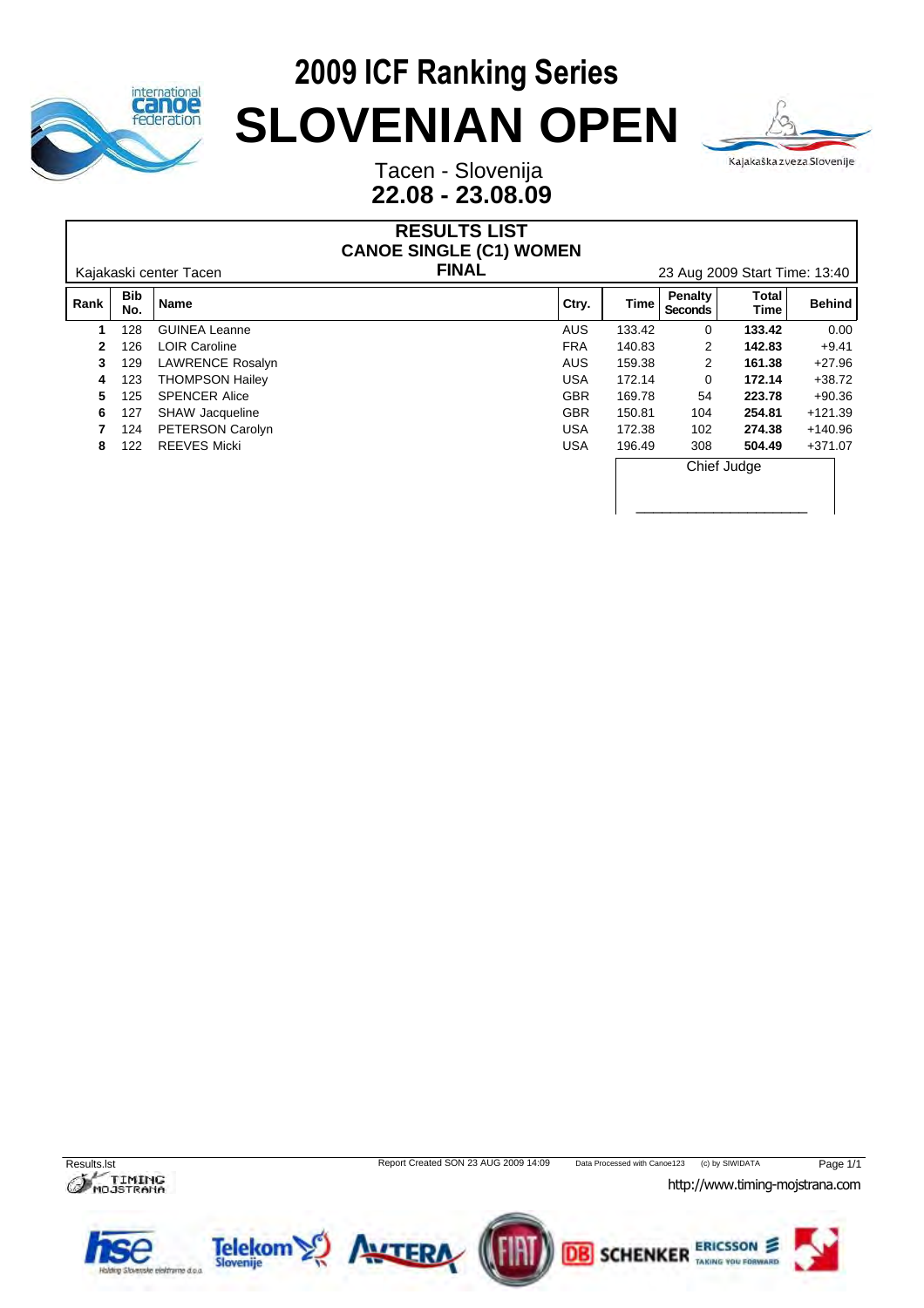



Tacen - Slovenija **22.08 - 23.08.09**

#### **RESULTS LIST** Kajakaski center Tacen **SEMIFINAL** 23 Aug 2009 Start Time: 10:10 **CANOE SINGLE (C1) WOMEN**

| Rank | <b>Bib</b><br>No. | Name                   | Ctry.      | Time   | Penalty<br><b>Seconds</b> | Total<br>Time | <b>Behind</b> |
|------|-------------------|------------------------|------------|--------|---------------------------|---------------|---------------|
|      | 124               | PETERSON Carolyn       | <b>USA</b> | 186.65 | 6                         | 192.65        | 0.00          |
| 2    | 123               | <b>THOMPSON Hailey</b> | <b>USA</b> | 186.12 | 8                         | 194.12        | $+1.47$       |
| 3    | 128               | <b>GUINEA Leanne</b>   | <b>AUS</b> | 153.99 | 50                        | 203.99        | $+11.34$      |
| 4    | 129               | LAWRENCE Rosalyn       | <b>AUS</b> | 163.91 | 50                        | 213.91        | $+21.26$      |
| 5.   | 126               | LOIR Caroline          | <b>FRA</b> | 146.58 | 102                       | 248.58        | $+55.93$      |
| 6    | 127               | <b>SHAW Jacqueline</b> | <b>GBR</b> | 182.87 | 106                       | 288.87        | $+96.22$      |
|      | 122               | <b>REEVES Micki</b>    | USA        | 170.68 | 158                       | 328.68        | $+136.03$     |
| 8    | 125               | <b>SPENCER Alice</b>   | <b>GBR</b> | 203.85 | 254                       | 457.85        | $+265.20$     |



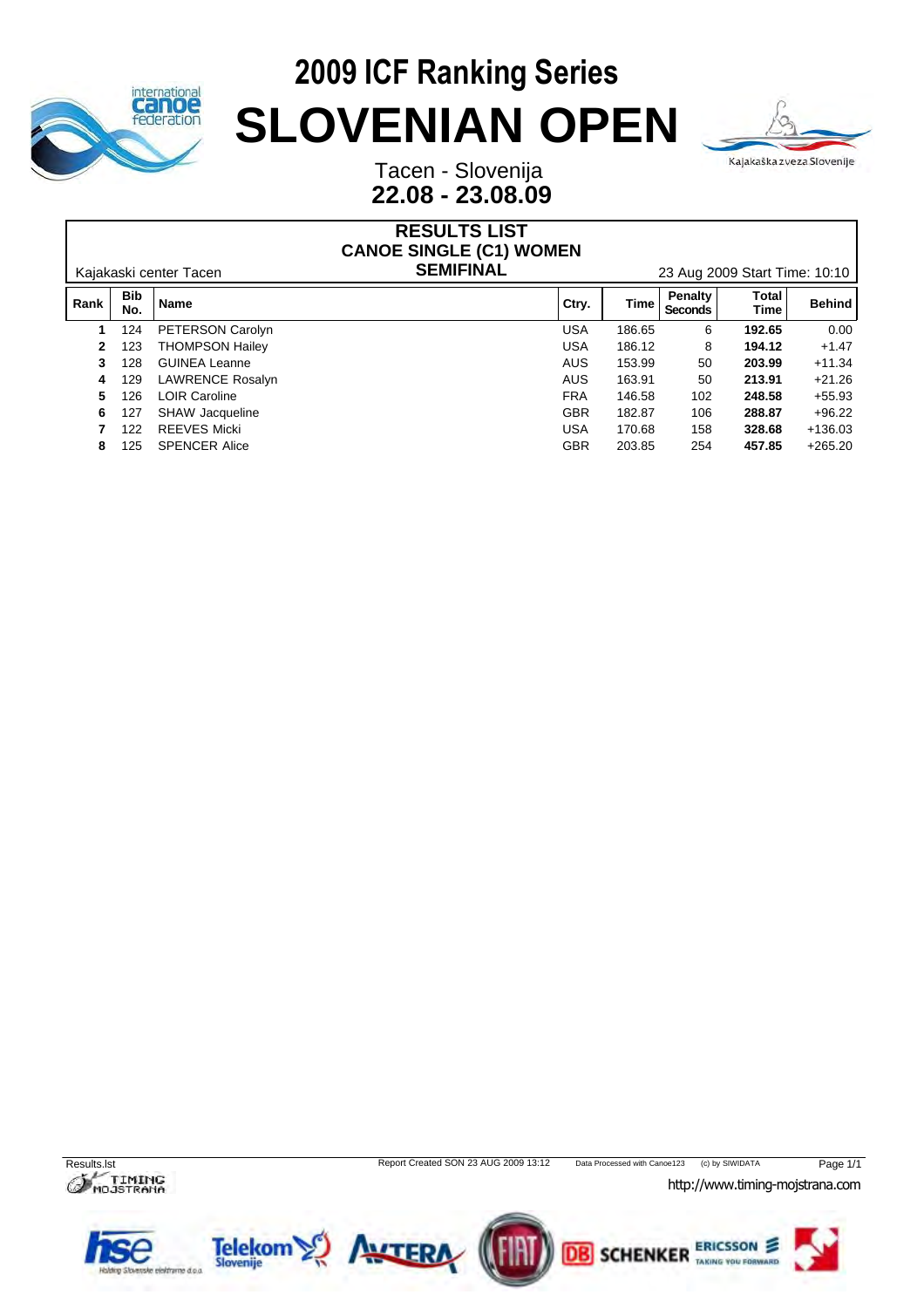



Tacen - Slovenija **22.08 - 23.08.09**

#### **FINAL RESULTS LIST CANOE DOUBLE (C2) MEN**

|                      | Kajakaski center Tacen<br>23 Aug 2009 Start Time: 14:00 |                                                       |            |             |                                  |                             |               |  |  |
|----------------------|---------------------------------------------------------|-------------------------------------------------------|------------|-------------|----------------------------------|-----------------------------|---------------|--|--|
| Rank                 | <b>Bib</b><br>No.                                       | Name                                                  | Ctry.      | <b>Time</b> | <b>Penalty</b><br><b>Seconds</b> | <b>Total</b><br><b>Time</b> | <b>Behind</b> |  |  |
| $\mathbf{1}$         | 121                                                     | <b>SKANTAR Ladislav</b><br><b>SKANTAR Peter</b>       | <b>SVK</b> | 107.43      | 0                                | 107.43                      | 0.00          |  |  |
|                      | 2 117                                                   | <b>TALJAT Saso</b><br><b>BOZIC Luka</b>               | <b>SLO</b> | 109.37      | 0                                | 109.37                      | $+1.94$       |  |  |
| $\mathbf{3}$         | 120                                                     | <b>KUCERA Thomas</b><br><b>BATIK Jan</b>              | SVK        | 110.10      | 0                                | 110.10                      | $+2.67$       |  |  |
|                      | 4 110                                                   | MUELLER Kai<br><b>MUELLER Kevin</b>                   | <b>GER</b> | 113.12      | 0                                | 113.12                      | $+5.69$       |  |  |
| 5                    | 104                                                     | <b>MAYNADIER Aurelien</b><br>PERILHOU Sebastien       | <b>FRA</b> | 113.35      | 0                                | 113.35                      | $+5.92$       |  |  |
| 6                    | 105                                                     | <b>KUBAN Milan</b><br><b>OLEJNIK Marian</b>           | SVK        | 111.66      | $\overline{c}$                   | 113.66                      | $+6.23$       |  |  |
|                      | 7 119                                                   | <b>BISO Hugo</b><br>PICCO Pierre                      | <b>FRA</b> | 112.37      | $\overline{2}$                   | 114.37                      | $+6.94$       |  |  |
| 8                    | 118                                                     | <b>HRADILEK Vaclav</b><br><b>SEHNAL Stepan</b>        | CZE        | 114.76      | 0                                | 114.76                      | $+7.33$       |  |  |
| 9                    | 112                                                     | <b>JARC Urban</b><br><b>OVEN Blaz</b>                 | <b>SLO</b> | 118.39      | 0                                | 118.39                      | $+10.96$      |  |  |
| 10                   | 106                                                     | <b>SLAPSAK Luka</b><br><b>BABNIK Gasper</b>           | <b>SLO</b> | 122.44      | $\overline{4}$                   | 126.44                      | $+19.01$      |  |  |
| <b>SEMIFINALISTS</b> |                                                         |                                                       |            |             |                                  |                             |               |  |  |
| 11                   | 109                                                     | <b>WESTPHAL Mathias</b><br>JORK Paul                  | <b>GER</b> | 122.25      | 0                                | 122.25                      | $+12.39$      |  |  |
|                      | 12 113                                                  | KARLOVSKY Ondrej<br>JANE Jakub                        | <b>CZE</b> | 120.28      | $\overline{2}$                   | 122.28                      | $+12.42$      |  |  |
| 13                   | 101                                                     | <b>THOMAS Martin</b><br><b>TILLARD Pierre Antoine</b> | <b>FRA</b> | 124.63      | 0                                | 124.63                      | $+14.77$      |  |  |
| 14                   | 116                                                     | <b>GOTVALD Robert</b><br>VLCEK Jan                    | CZE        | 120.84      | $\overline{4}$                   | 124.84                      | $+14.98$      |  |  |
| 15                   | 108                                                     | <b>KASPAR Jonas</b><br>SINDLER Marek                  | CZE        | 123.68      | $\overline{2}$                   | 125.68                      | $+15.82$      |  |  |
| 16                   | 114                                                     | JANEZIC Anze<br>JANEZIC Jure                          | <b>SLO</b> | 121.85      | 4                                | 125.85                      | $+15.99$      |  |  |
| 17                   | 115                                                     | <b>CAMPORESI Pietro</b><br><b>FERRARI Niccolo</b>     | <b>ITA</b> | 125.91      | 0                                | 125.91                      | $+16.05$      |  |  |
| 18                   | 111                                                     | <b>NEGRO Daniele</b><br>FIUMARA Girodano              | <b>ITA</b> | 126.47      | 0                                | 126.47                      | $+16.61$      |  |  |
| 19                   | 107                                                     | <b>RIHA Martin</b><br>STRNAD Jaroslav                 | CZE        | 136.44      | 0                                | 136.44                      | $+26.58$      |  |  |
| 20                   | 103                                                     | <b>GUINEA Christopher</b><br><b>GUINEA Scott</b>      | <b>AUS</b> | 135.87      | 4                                | 139.87                      | $+30.01$      |  |  |
| <b>HEATS</b>         |                                                         |                                                       |            |             |                                  |                             |               |  |  |
| 21                   | 102                                                     | NAZARI BERESARI Mehdi<br>MOHAMMAD FATAHPOUR Amir      | IRI        | 165.50      | 102                              | 267.50                      | $+160.81$     |  |  |



Results.lst Report Created SON 23 AUG 2009 15:38 Data Processed with Canoe123 (c) by SIWIDATA Page 1/1